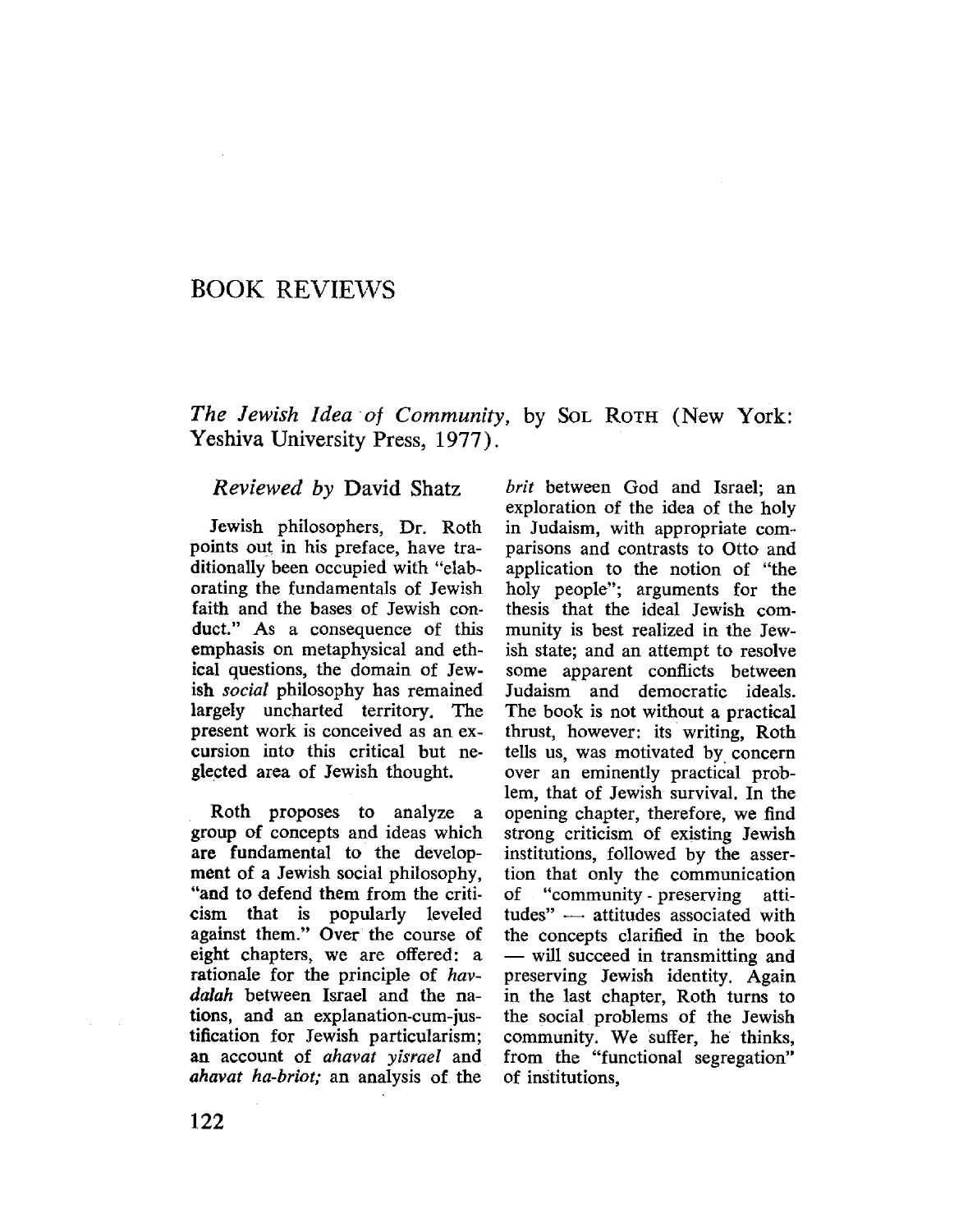the tendency . . . to treat an insti. tution's primary objective as its sole and exclusive function and to grant it autonomy so that it will not be governed by any principles other than those that are intrinsic to its own activity (p. 147).

Roth calls for "social synthesis" on the part of Jewish institutions:

The institutions of Jewish life should derive their Jewish character, not from the fact that they are created by Jews for the purpose of serving Jews but from the circumstance that even while they are intended to accomplish a variety of non-religious objectives artistic, scientific, academic, economic, social, etc  $-$  their structure is such that they embody and express Jewish values and attitudes as well  $(p. 151)$ .

As the foregoing outline indicates, The Jewish Idea of Community is a wide-ranging book which takes a stand on a variety of issues in both Jewish philosophy and sociology.

In the theoretical portions of the work, Roth's methodology involves the application of philosophical analysis, an area in which his talent and training are evident throughout. He brings to this project a fine sense for important conceptual distinctions, a firm grounding in the relevant literature, and a lucid, precise style of writing. Even in chapters in which his conclusions are not all that striking, the presentation is singularly meticulous and analyticaL. Here I would like to comment on certain sections I found especially controversial or provocative.

In chapter IV, Roth carefully diferentiates various senses of "universalistic" and "particularistic"

and tries to specify in which senses Judaism may fairly be described as one or the other. One sense in which Judaism is particularistic is that "the Jew believes that he must, first and foremost, concern himself with the needs of his own community" (p. 58). By way of explaining  $-$  and justifying  $-$  this brand of particularism, Roth tells us that the particularist attaches a value to the person who exemplifies a certain valued trait and that he (the particularist) maintains that "the cherished individual is especially deserving of compassion . . . one who possesses the valued characteristic is, in some significant sense, more deserving of generosity" (p. 60). This comment is amplified later into a more sweeping thesis about Jewish social obligations:

It has already been noted that the Jewish particularist declines to relate compassion exclusively to need. Values must enter as a relevant factor. . . Rabbinic Judaism . . . holds that need may provide the occasion for compassion, but it cannot be its justification . . (p. 65).

What 'Roth is advocating might be described as a meritarian approach to Jewish social obligations; that is, he argues, with certain qualifications to be noted below, that the Jew's obligation to person A is a function of the merit of A and not solely a function of his need. (The phrase "meritarian," borrowed from social philosophy, is mine, not the author's.)

Does this accurately represent "the Jewish view"? Before judging whether Roth's account is corrob-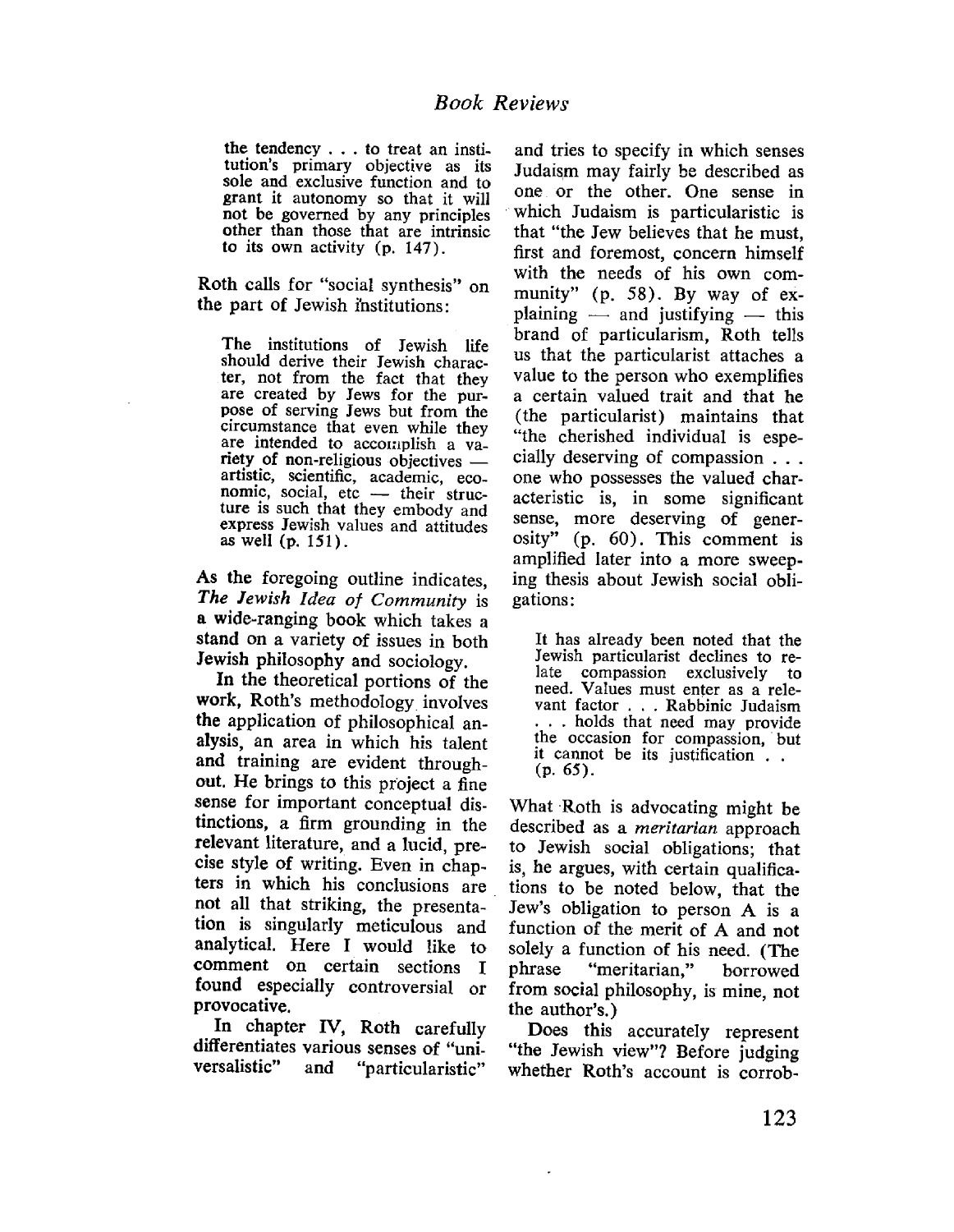orated by an examination of Halakhah, it must be observed that this task is complicated by his lack of clarity as to what trait is valued by the particularist. At the outset of the chapter, Roth explains: "It is the covenantal character which obligates him to abide by biblical and rabbinic imperatives that confers value on the Jew" (p. 59). Since Roth defines the Jewish community in terms of covenantal character (p. 76), this sounds a bit like saying that the Jewish particularist is particular towards Jews  $-$  hardly an iluminating account of particularism. Moreover, it is inconsistent with other things Roth says. Thus, we are told that a rasha does not exemplify the trait valued by the particularist (p.  $65$ ) - even though a rasha is certainly obli*gated* by the covenant (cf. p. 85); and we learn that the particularist does value the ger toshav (p. 155, n. 5). Elsewhere, we encounter a different criterion: Roth writes that the Rabbis command "compassion to all who abide by a minimal standard of moral and religious conduct" (p. 65) (including the ger toshav, excluding the rasha). So "covenanted character" does not "confer value" - unless one is valued by this "universalist" criterion; then it confers *added* value  $($  = priority).

Quite a number of sources do render certain obligations contingent on the merit of the potential beneficiary. However, the full details of how this "minimal standard" operates in Halakhah do not fall into place precisely as Roth

suggests. There are, to begin with, obligations owed even to a "rasha."<sup>1</sup> Now admittedly, with respect to at least some of these obligations, there are classes of people of a lower status than "rasha," to whom the obligations are not owed, so that even these obligations are merit-conditioned; however, it is extremely misleading to characterize the criteria of merit which are operative in terms of "moral status," "moral performance," possession of or lack of "mercy," "cruelty," "justice," or being a "scoundreL." The exceptions are categories such as akum,\* apikores, mehalel shabbat b'farhesya, mumar l'hakh $i s<sup>2</sup>$  One can be excluded as a beneficiary of the help of another Jew because he fails to identify with Judaism; moral considerations in the ordinary sense enter only secondarily in such cases (though admittedly, they may enter some way). There is a "minimal standard" (of "religious conduct"), but that standard itself is in part, inherently particularistic; hence, it may be that instead of serving to clarify Jewish particularism, Jewish meritarianism is to an extent identical with Jewish particularism. That, of course, leaves us' with our original problem of explaining Jewish particularism.

Even if we amend Roth's discussion, however, so that it specifies just those criteria of merit which the Halakhah does employ, adjustments wil be called for in other parts of the chapter. On p. 66, Roth implies that "injustice" is prohibited no matter what the stat-

<sup>\*</sup> a censor's term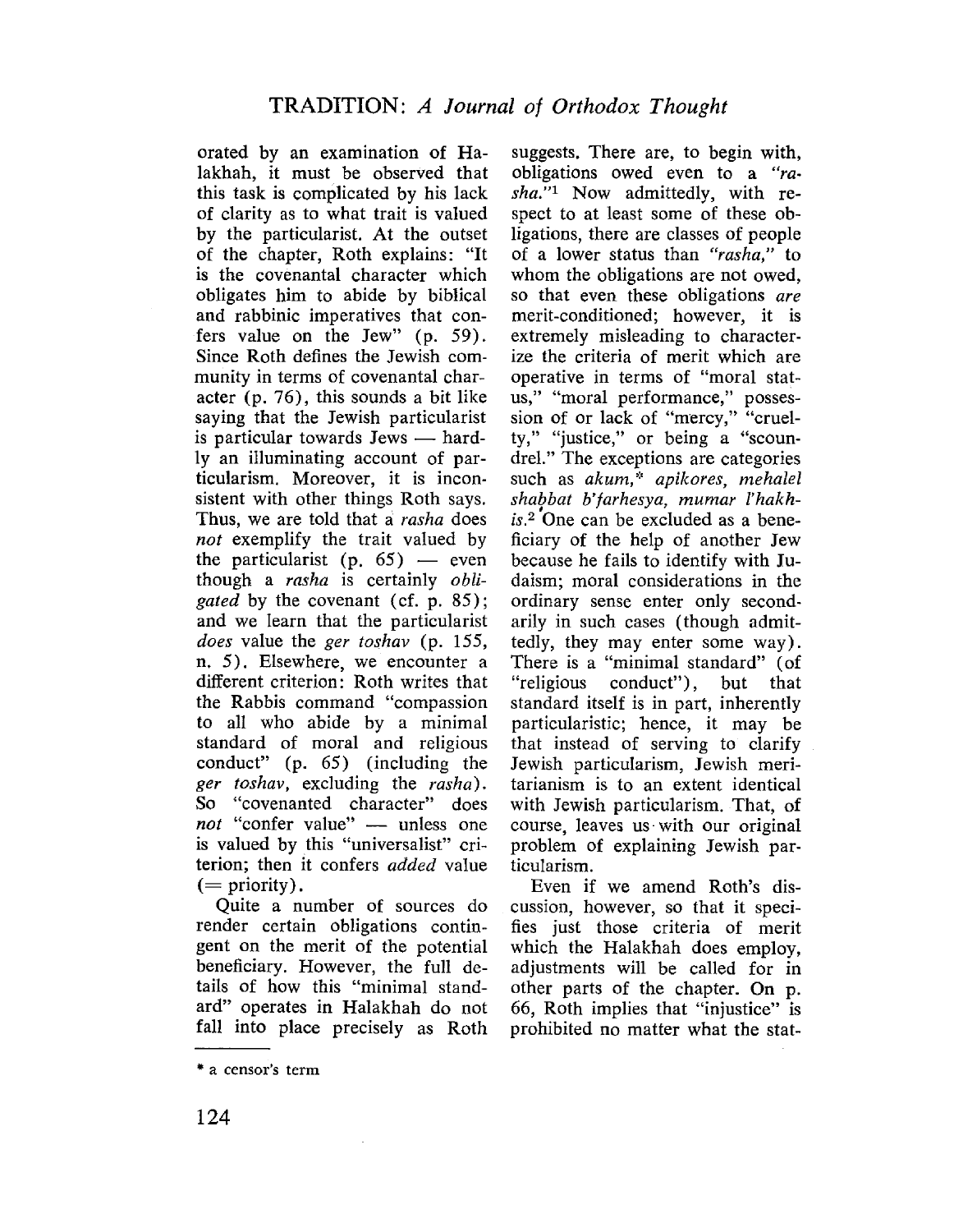us of the victim and that meritarian considerations relate only to "compassion." The difference between "compassion" (= "generosity and unselfishness") and "justice"  $($ = "respect and fair play") is itself hazy, and perhaps what Roth has in mind is the distinction between positive and negative obligations (failng to help A vs. inflicting harm on A). This distinction does not meet the objections to Roth's original discussion (the rasha is owed positive obligations) but once we alter the meritarian thesis in the manner suggested above (to exclude akum etc. rather than an Israelite rasha) it turns out true that in some cases the Halakhah imposes on the Jew only negative but not positive duties to the nonmeritorious.<sup>3</sup> Nevertheless, it will not be true for all cases.

Within this same discussion of particularism, Roth emphasizes that Jewish particularism is "preferential" rather than "exclusive": the Jew is favored over the non-Jew, is given priority, but the latter is not beyond the scope of the Jew's concern (pp. 71ff.). How is this preference for the Jew exhibited? Roth's answer turns on a distinction between two aspects of the commandment, "love thy neighbor": "unselfishness" and "relation."

. the Jewish precept to love those who are beyond the boundaries of Jewish life commands unselfish and compassionate behavior. Such conduct, however, does not necessitate, as a simultaneous gesture, the cultivation of intimate relations. The obligation to love a fellow Jew, on the other hand, demands relation in addition to unselfishness (p. 72; see also pp. 55- 57) .

This sounds sensible enough. But first of all, I am perplexed as to why Roth thinks he needs the distinction between "unselfishness" and "relation" in order to clarify the notion of preferential treatment; why can't "preferential treatment" consist, as he has said, in the Jew's concerning himself "first and foremost with the needs of his own community"? Waiving this question, I see nò warrant for presenting the distinction between aspects of love as a gloss on "love thy neighbor." A number of con~ siderations indicate that the commandment must be construed as an imperative to act lovingly, not as an imperative to cultivate the emotion of love; $4$  if this is so, then Roth's distinction between the precept as it applies to a Jewish bene-' ficiary ("cultivate the emotion of love") and to a non-Jewish beneficiary ("act unselfishly") does not go through. Moreover, the distinction between types of love - one owed to the Jew, the other to the non-Jew  $-$  is gratuitous from the point-of-view of our sources. Though some, sources suggest that the scope of v'ahavta l'reacha encompasses the non-Jewish beneficiary, and others that its scope is confined to Jews, I know of no source which implies that the commandment applies to both Jews and non-Jews, but in different ways let alone precisely the ways Roth asserts.5 And if there is support to be found, its absence from the present work is a significant omission.

The need for a satisfactory ac-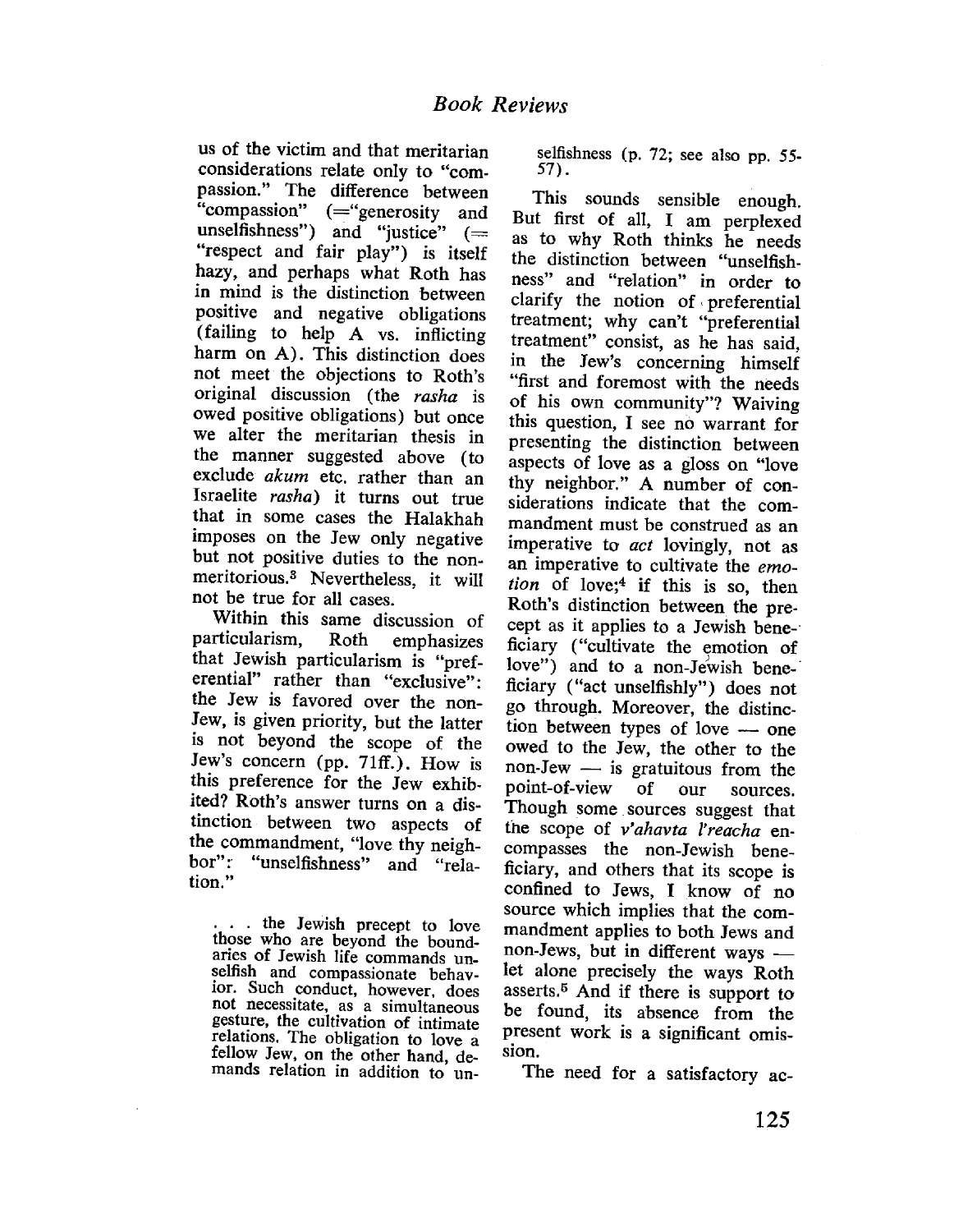count of Jewish particularism and of Jewish social obligations is very real; but although Roth makes a number of interesting and provocative suggestions, their claim to express "the Jewish idea" at points needs better documentation.

A number of other matters also call for comment. Since the Bible abounds in "covenants," it is misleading to draw general conceptual distinctions between "covenantal relations" ånd other relations on the sole basis of the covenants between God and Israel and between God and Abraham; not all Biblical covenants fit Roth's characterization in chapter V, which therefore ought to have been advanced as an account of a specific brit. The chapter on sanctity (VI) devotes' more attention to the concept of the holiness of God than to that of the kedushah of Israel and thus is somewhat inconsistent with Roth's intention to play down metaphy sical questions. Moreover, the chapter contains some questionable assertions, such as the claim that "even Maimonides does not appear to dispute" the thesis that "piety, from the Jewish vantage point, is of greater urgency than theology" p. 101); the contention is too controversial and too important to the çhapter to rest one's case with a footnote to Julius Guttmann. Roth is also too quick in his implied endorsement of negative theology (pp. 96-97) and in any event, application of the theory to the statement, "God is just" is incorrect  $$ the theory applies to "attributes of essence," not "attributes of action."

The effort to reconcile the doctrine of equality with Judaism (ch. VIII) fails to grapple with the real problems. It is true that persons may be equal with respect to one standard but unequal with respect to another (p. 138), but what critics have in mind is that Judaism appears to sanction juridical inequalities which seem diffcult to justify (e.g., women, slaves, gentiles) .

Finally, it is disappointing to find two highly relevant topics omitted. First, in a work whose center is the concept of Jewish community, there is no sustained attempt at a conceptual analysis of halakhot pertaining to inclusion or exclusion from the community6 or halakhot which bear on the theme of individual vs. communal responsibilty. Secondly, since people are often puzzled as to how one can incur obligations by dint of one's ancestors having accepted certain commitments, the question as to what does obligate the Jew ought to have been taken up at greater length, in consonance with the promise to defend Jewish concepts against "popular criticism." It is likely that a satisfactory answer would give further support to Roth's stress on a communal orientation.7

These criticisms in no way diminish the genuine insight which Roth so frequently exhibits in his analyses. Theoretician and communal leader alike are likely to profit from a careful reading of this stimulating and important volume.

126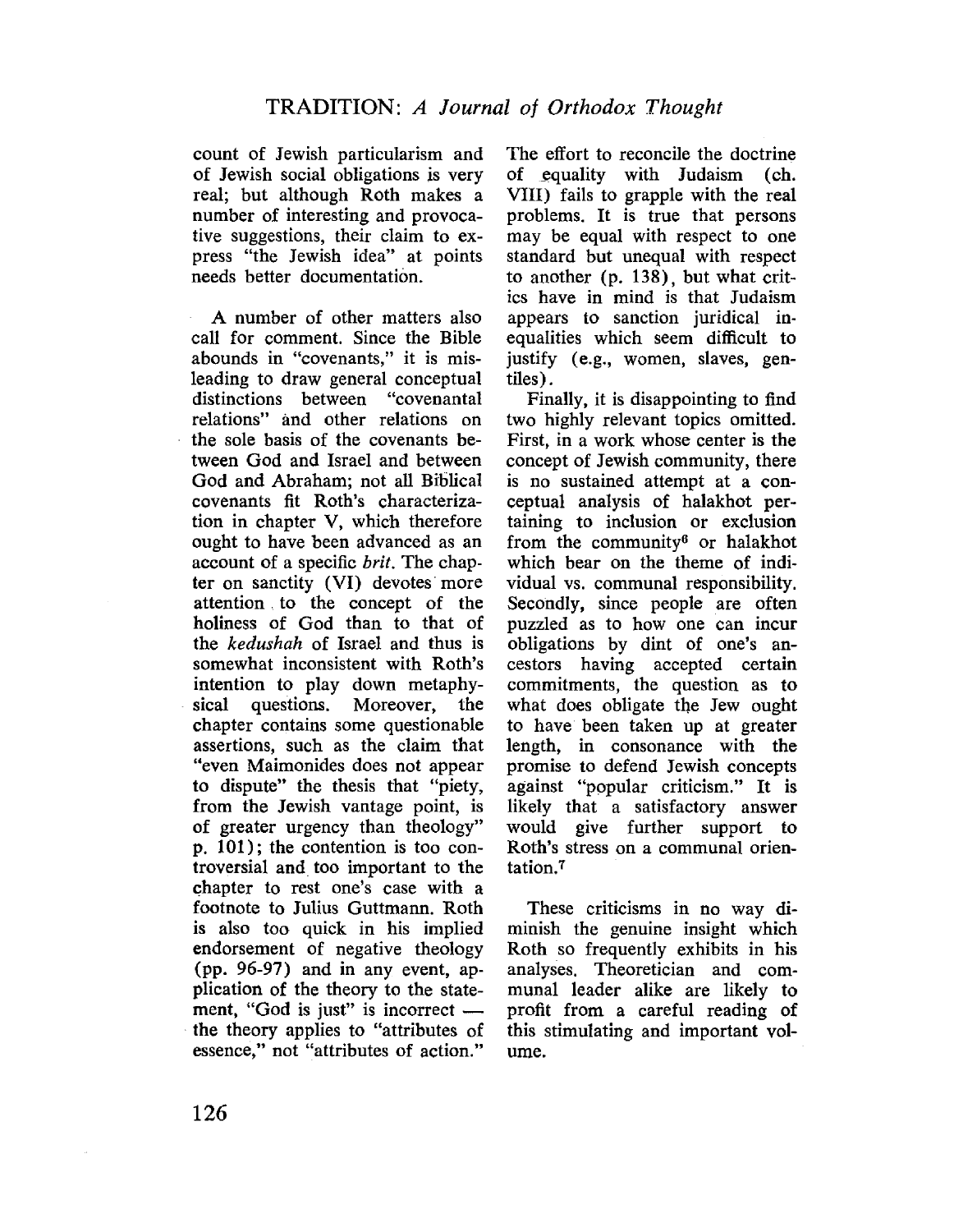#### Book Reviews

#### **NOTES**

1. For example, a condemned criminal must be granted a humane execution in fulfillment of "love thy neighbor" (Ketubot 37b; see Shitah Mekubezet, ad. loc. In order to square this passage with Pesahim 113b, which counsels hatred of the wicked, some maintain that the Pesahim ruling does not apply to one near death.) Maimonides, based on Avodah Zarah 26b, holds that a lost object must be returned even to a rasha (Gezelah v'Avedah 11:2); and, contrary to an implication Roth leaves, he probably holds that a doctor (or anybody else) must try to save the life of a rasha. cf. Sanhedrin 73a; comm. Nedarim 4:4; Rotseah, 13:14.

2. These are the exceptions in Gezelah  $v'Avedah$ ; I rely on Maimonides because Roth refers almost exclusively to him in documenting halakhic contentions. Note that if, as many have held, these categories (or some of them) are not. applicable today, the amended meritarian thesis these exceptions suggest is not of practical consequence to the Jewish community; this would undercut Roth's stress on practical matters. It might be interesting to explore what distinguishes merit-conditioned from merit-independent obligations or what factors might rationalize the use of certain criteria in a given context. There is an oft.cited exegetical basis for the distinctions involved (duties to "akhikha" are of wider scope than duties to "reakha"), but a book with aims like Roth's might try to uncover a logical basis. Relevant to some of the issues raised here is Aharon Lichtenstein's paper, "Brother Daniel and the Jewish Fraternity," Judaism (1963), pp. 260-279.

3. The difference between Genevah 1:1 and Gezelah v'Avedah 1l:2 vis-a-vis akum might be adduced to support the distinction (Roth quotes the former on p. 65), as might be the difference between action and inaction in Avodat Ko- $\emph{known 10:1; but the latter passage also shows that for some categories the posi$ tive/negative distinction does not apply. Of course, here as elsewhere one must be wary of diversity in the sources, but I do not know of any source offhand which holds that negative obligations are owed to all those to whom positive obligations are not owed. .

4. Among these considerations: Hilel's rendering of the commandment as "what is hateful unto you do not unto your comrade" (Shabbat 31a); the rabbinic specification of the mitzvah in terms of the performance of acts of gemillut hasadim; and the use of the dative (Preakha) rather than the accusative (et reakha), as noted by e.g. Malbim, D. Z. Hoffman in their commentaries to Leviticus 19:18. cf. the comment of Nachmanides on that verse. Interestingly, the commonly-heard argument that the mitsvah is directed to behavior because emotions cannot be commanded, loses its force if the commandments to love God and to love the proselyte (Deuteronomy 10:19,6:5) are, as appears to be the case, directed to the emotions.

It should also be noted that Roth's interpretation of "love thy, neighbor" as addressed to the emotions (in the case of a Jew) may be at odds with his meritarianism. If, as Gregory Vlastos argues, "one of the surest tests" of love is "constancy of affection in the face of variations of merit," then a love contingent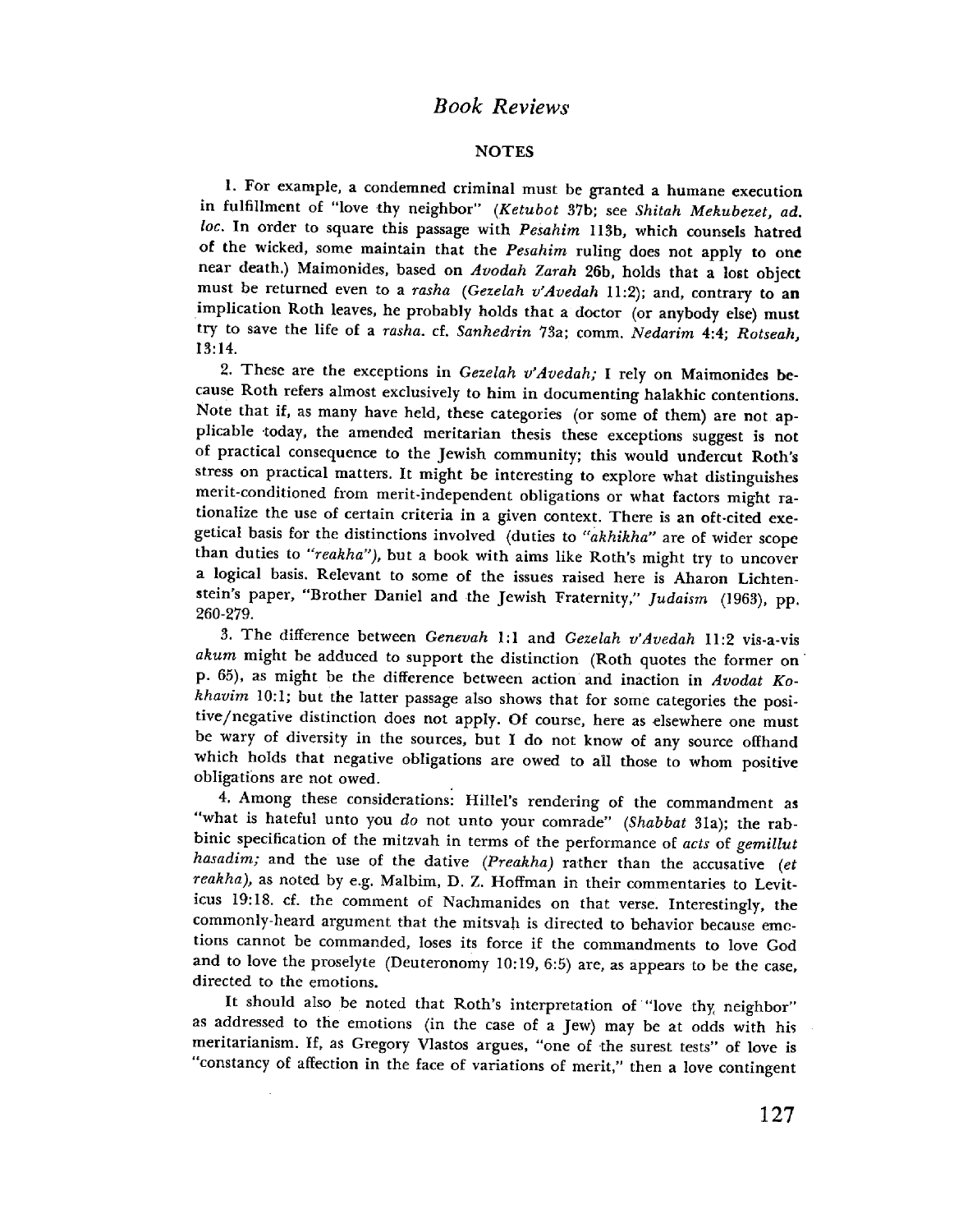on assignment of value or merit, is a contradiction in terms. See Vlastos, "Justice and Equality," in A. I. Melden, ed., Human Rights (Belmont, California, 1970), pp. 87-88. Roth appears to sense this kind of objection (pp. 55, 59-60), but it is not clear to me how he answers it.

5. On pp. 53-5, Roth cites some modern opinions on love of the non-Jew. For an interesting and important comment on the rabbinic view, see Hoffman, commentary to Leviticus, voL. II, p, 36, n. 8 of Hebrew translation.

6. Cf. Lichtenstein, op. cit.

7. Cf. Dale Gottlieb, "Collective Responsibilty," TRADITION, voL. 14, no. 3 (Spring 1974), pp. 48'65. Cf. also Roth, p. 157, n. 20.

Ashkenazic Jewry in Transition, by BERNARD ROSENZWEIG (Wilfrid Laurier University Press: Waterloo, 1975).

# Reviewed by Rabbi Samuel N. Hoenig

The 15th century was the turning point for the European Jewish community. After France, England and Spain had eliminated all Jewish settlement, it was only Italy and Germany that remained as centers of Jewish life in Europe. In Germany, however, the seeds of destruction were being sowed. Attempts were being made constantly to rid Germany of its Jewish population. Waves of persecution, provoked by alleged desecration of the Host, the Black Death, etc., resulted in a thinning-out of German Jewry. More and more Jews were leaving Germany for Poland. The Jewish communities that remained behind were economically and spiritually weak. Nevertheless, the rabbinic leaders of 15th century German Jewry guided their communities in the spirit and traditions of

the classical German kehila. Men like R. Jacob Molin (Maharil), R. Israel Isserlin, R. Israel Bruna, and R. Jacob Weil attempted to uphold the Ashkenazic traditions of the baalei ha-tosafot, in restructuring the cohesiveness of the torn Jewish community of post-Black Death Germany.

It is this period of flux which is the subject of Bernard Rosenzweig's fascinating work, Ashkenazic Jewry in Transition. Dr. Rosenzweig depicts the 15th century German Jewish community through the medium of the responsa literature, concentrating on the responsa and life of Rabbi Jacob Weil, the leading rabbinic scholar and spiritual leader of Erfurt as well as Rabbis Molin, Isserlin, Mintz and Brina.

To place matters in their proper historical perspective the author introduces us to the "Origins and Development of Ashkenazic Jew-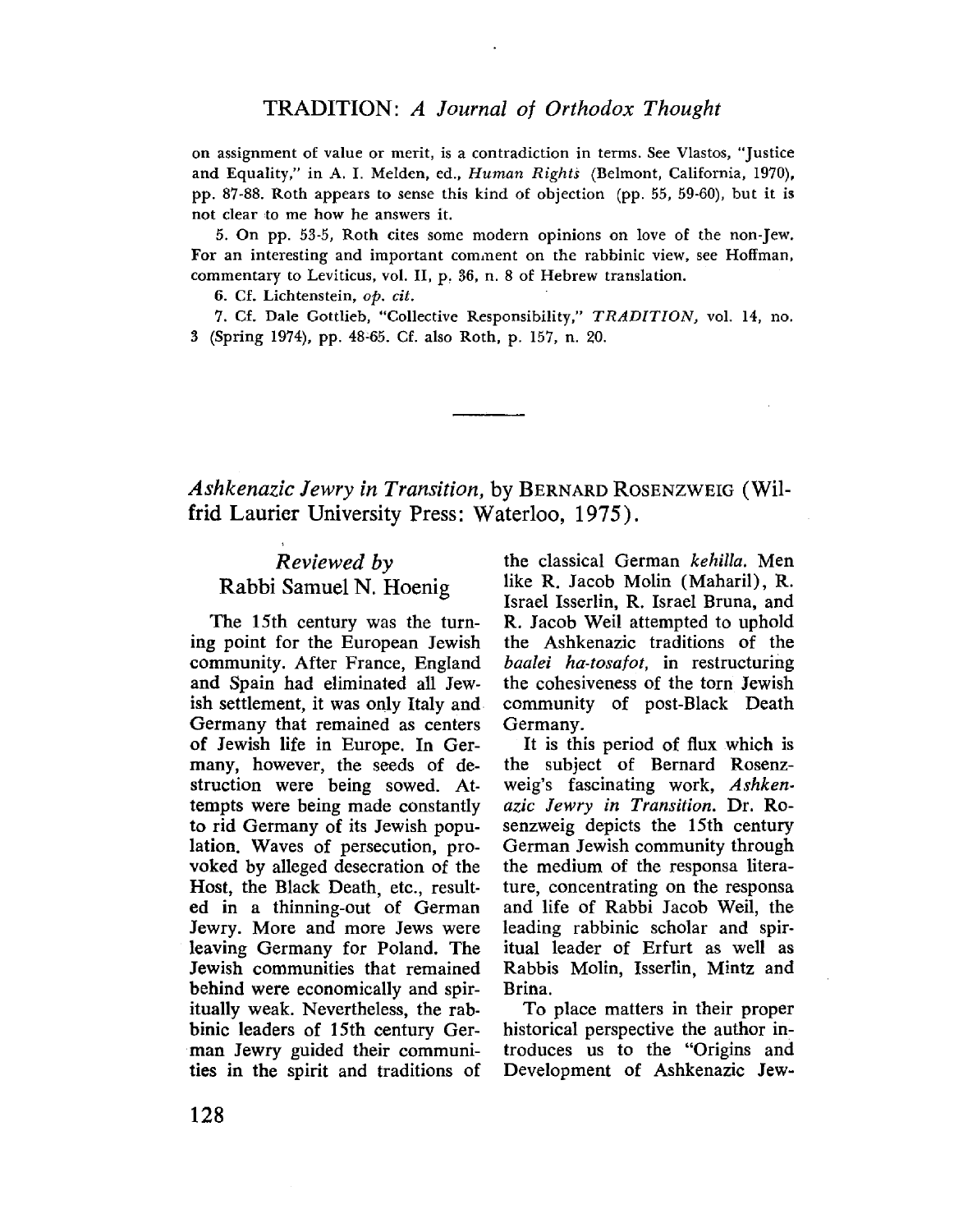ry." He closely follows the theories sary background material, making of his "master and teacher in Jew- the book enjoyable as well as scholish history"  $-$  Professor Irving A. arly. Thus, Rosenzweig discusses Agus. Rosenzweig maintains that the Lateran Council of 1215 and the cultural advancement of early its impact on Jewish moneylending Ashkenazic Jewry, bolstered by (pp. 53-56); likewise, prior to distheir ancestral activism and ideal- cussing the judicial system of the ism, helped them resist the unre- 15th century, a concise summary lenting attempts of conversion by is given of Jewish autonomy' as the Christian Church and the in-<br>based on the takanot of R. Gervasions of the Barbarians. show and R. Tam (p. 81).

lakhic material for historical pur- cated area of Jewish literature, the poses. As a historian and rabbinic author's presentation is such that scholar Dr. Rosenzweig is singular- both scholar and layman will find ly qualified to understand the tech- the volume suitable to their "parnicalities and analyze the complexi- ticular interests. The sections on ties of the responsa literature. He the selection and certification of is objective in dealing with the rabbis, the role of lawyers in Jewfactual data of the responsa. But ish courts, the extent and forms of at times, however; he gets emotion- capital punishment are all relevant ally involved. For example, at the to the contemporary scene. Of speend of chapter one, concerning cial interest to the reader is the in-Christian-Jewish relations, though famous Anshel-Bruna affair. factually accurate, he becomes po-<br>Rabbi Anshel of Regensburg atlemical and emotional.  $t$  tempted to prevent Rabbi Israel

chapters with numerous sub-head- rendering rabbinic services in Regings because of halakhic technicali- ensburg. Rabbi Anshel claimed that ties. Thus, chapter seven, entitled his prior residence in Regensburg "Rabbi and Teacher," has approx- has established a *hazaka*. Thus, imately twenty sub-headings, rang-<br>Rabbi Israel's intrusion was in vioing from "Rabbi and Taxation" to lation of the herem ha-yishuv. Ro- "Substance and Methodology' of senzweig describes Rabbi Jacob Scholarship." On occasion, these Weil's involvement and reaction to excessive sub-headings create a this incident as "strong and uncomsplintering effect and detract from  $\pi$  promising... he demanded of the the over-all unity of the book. Xn colnmunity that the rights of Rabbi attempt to integrate the various, Israel should be recognized forth. topics and sub-headings and present. with, and that the divisive quarrel them as a homogeneous unit, no should be brought to a close" (p. doubt. would have enhanced the 38). Actually, R. Jacob's decision

of a responsum, Rabbi Rosenzweig ically stating that herem ha-yishuv supplies the reader with the neces- and *hazaka* are inapplicable in such

Rosenzweig's utilizes well the ha- Though dealing with a compli-

The book is divided into many Bruna from opening a yeshiva and readability of the book. in this matter had far reaching Before discussing the intricacies consequences. R. Jacob in categor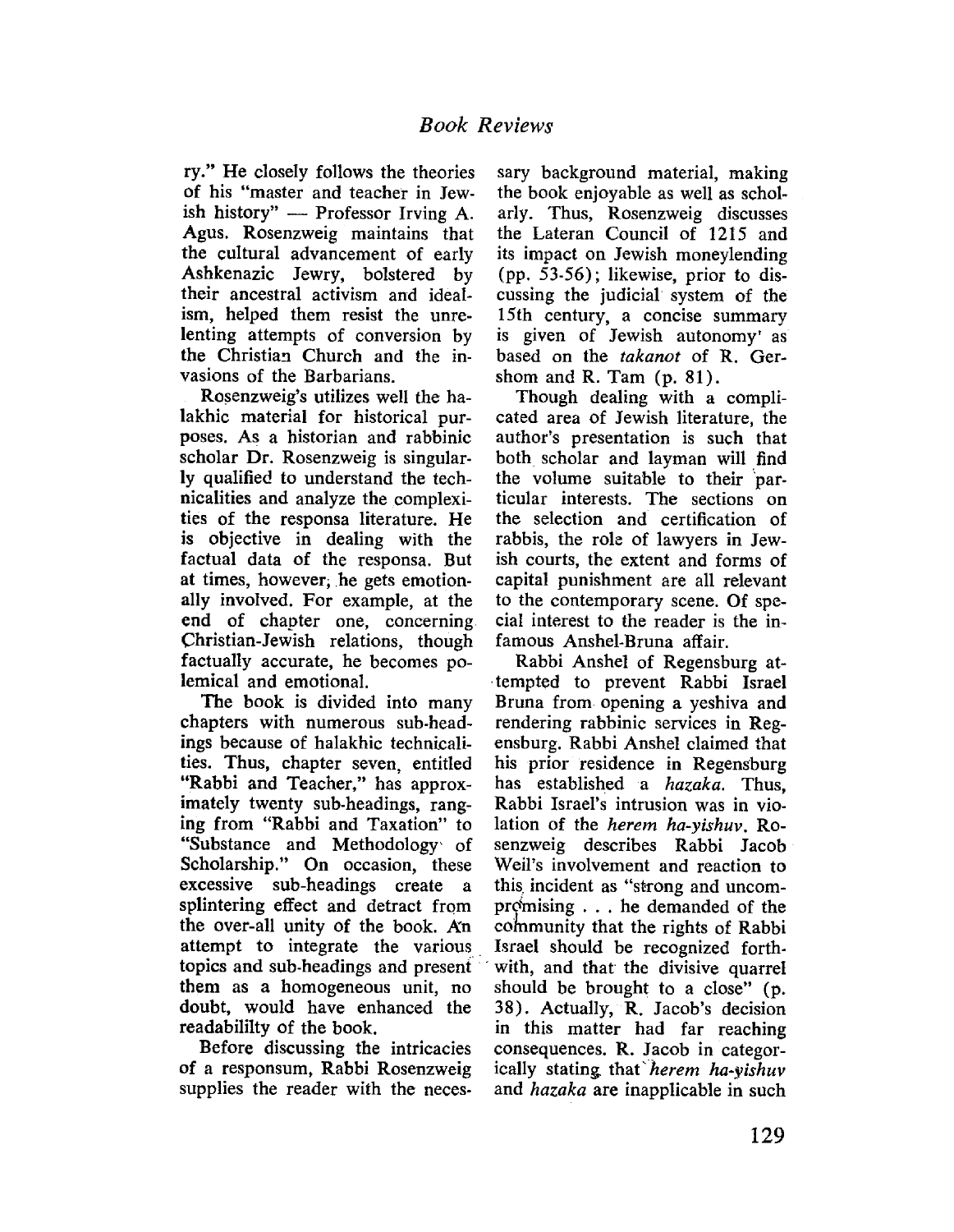cases, categorized the rabbinate as an "open" profession. This view was later to be codified by R. Moses Isserles (Rama) in Shulhan Arukh Yoreh Deah, 245:22.

Ashkenazic Jewry in Transiton is written in a clear and lucid manner. Dr. Rosenzweig has successfully demonstrated that an accurate picture of medieval Jewish history is to be found in the halakhic sources, such as the responsa which "truly mirrors the reality of Jewish life at a given time" (p.1l3). One eagerly looks forward to the appearance of a new edition of the Responsa of Rabbi Jacob Weil, critically annotated and documented by Rabbi Rosenzweig.

# The Jews of Rhodes: The History of A Sephardic Community, by MARC D. ANGEL (Sepher-Hermon Press, New York, 1978).

## Reviewed by S. Robert Ichay

Recently we all had the opportunity to watch another program about the Holocaust. While the number of victims who died at the hands of the Nazis is staggering, the impact of this tragedy is made even greater when we think in terms of the many once thriving communities which were wiped out. These communities were the body and soul of the Jewish people and contributed immensely to the wealth, variety and beauty of the Jewish heritage.

Most of the communities which disappeared as a result of the Holocaust were of Eastern European origin, but since the foundation of the State of Israel, communities which thrived in the Middle East have also disappeared through aliyah to Israel, caused in most instances by the intolerance and antagonism of the Arab countries in

which these communities existed. These communities, whether of Eastern European origin or Oriental origin, had many things in common, such as their religious life, the structure of their welfare or charitable organizations, the Rabbi's authority, as well as the organization of lay leadership. Yet, each one differed in many other aspects, such as: different customs and traditions, food, music, folklore and sometimes even in their relationship with their non-Jewish neighbors. Not enough has been written, nor probably will ever be written, about all these communities, and this is why a history of the Jews of Rhodes written by Rabbi Marc D. Angel is a most welcome addition.

As a rabbi who served for the past 20 years with two communities whose members originated from the Island of Rhodes  $- 10$ years in Salisbury, Rhodesia and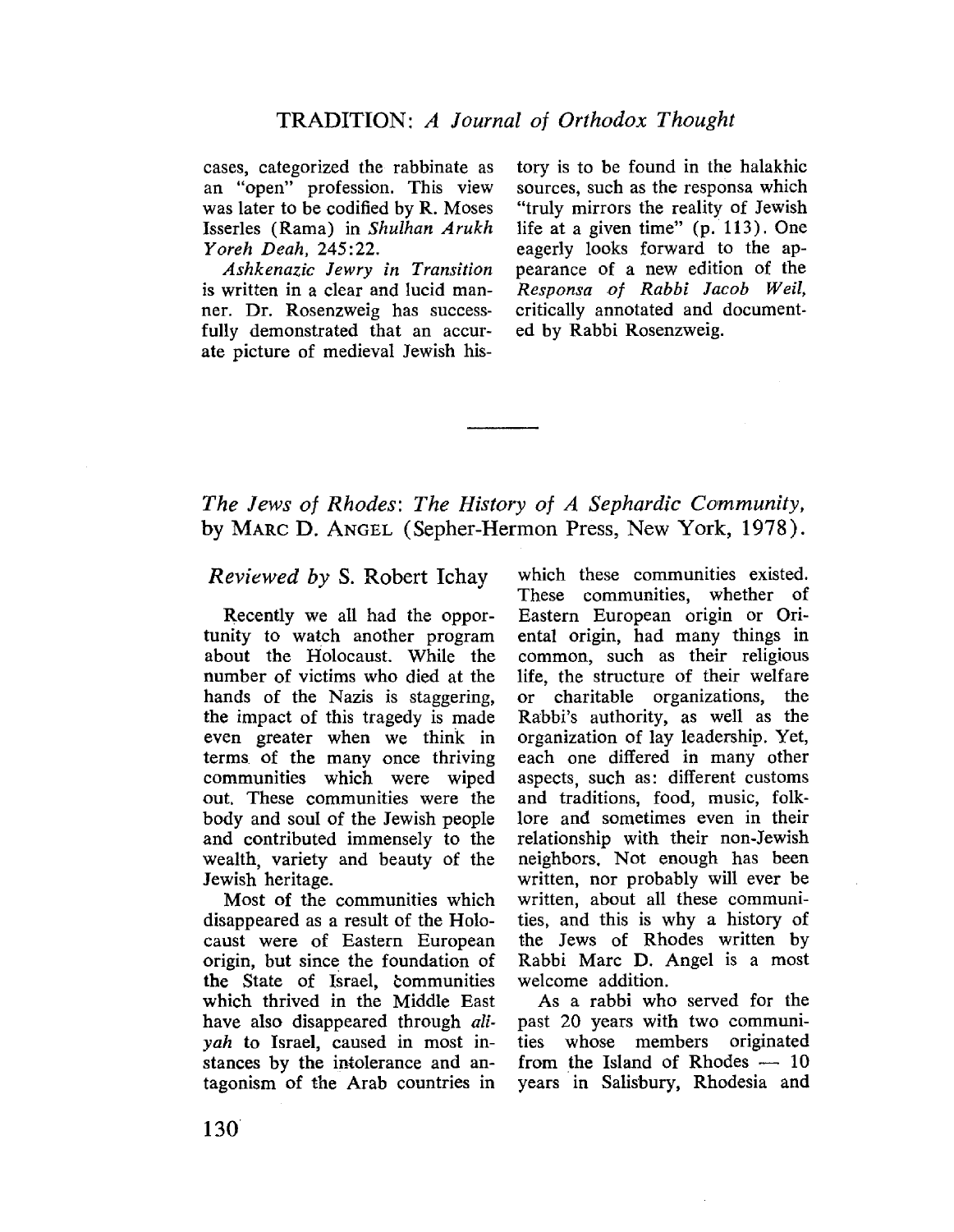10 years in Atlanta, Georgia  $-1$ eagerly awaited this publication. Even though, or because, I was born in North Africa, where many of the cùstoms and traditions are similar to those of Rhodes, I was able during those 20 years to identify with these communities to such an extent that I considered myself as a RhodesIie by adoption. Even before my first and only visit to the Island of Rhodes in April 1977, I was familiar—through the many descriptions and discussions with  $my$  congregants — with the synagogues on'the Island, the educational organizations, its food, its music, its streets, such as Calle Ancha, which I pictured as a huge place until I learned otherwise, as well as the beautiful Mandrake and different parks.

The Island of Rhodes is situated in the Aegean Sea, just a little over half an hour's flight from the city of Athens, Greece. Jewish communal life prior to World War II was indeed very vibrant. What I did not know was that Jews setted on the Island long before the 16th Century. The author states that there are indications that the Jewish community in Rhodes did exist during the first quarter of the First Century B.C.E. (p. 6).

As we read through the book we can see that the author must have spent years of research, and his love for that community from which his grandparents came is apparent in many passages. The book is well written, enlightening and

full of detailed information about the Jewish life on the Island. Not meant to be a novel but rather a scholarly work, which it is, the Jews of Rhodes reads easily and interestingly. I could not help smiling when I read about the clashes between the spiritual leadership and the lay leaders of the community, since I was faced with the same situation on many occasions in Rhodesia with those we knew as the "old-timers."

The Jews of Rhodes established a few congregations, one in Rhodesia, one in the Congo, and a' few in the United States, such as Atlanta, Seattle, and Los Angeles, and until recently many of the traditions, songs and behaviors described in the book could have been experienced in any one of these congregations. Unfortunately, the Congo congregation disintegrated after the country acquired its independence and some of its members resettled in Capetown, South Africa. Because of the political situation, the one in Rhodesia is dwindling. As for the United States, we already have second and third generation Americans and the whole character of these original Rhodeslie congregations is, unfortunately losing more and more of its distinctiveness. This is why The Jews of Rhodes is a most timely book and the author deserves our gratitude for his efforts, which I hope will be followed by more scholars for the preservation of our past history.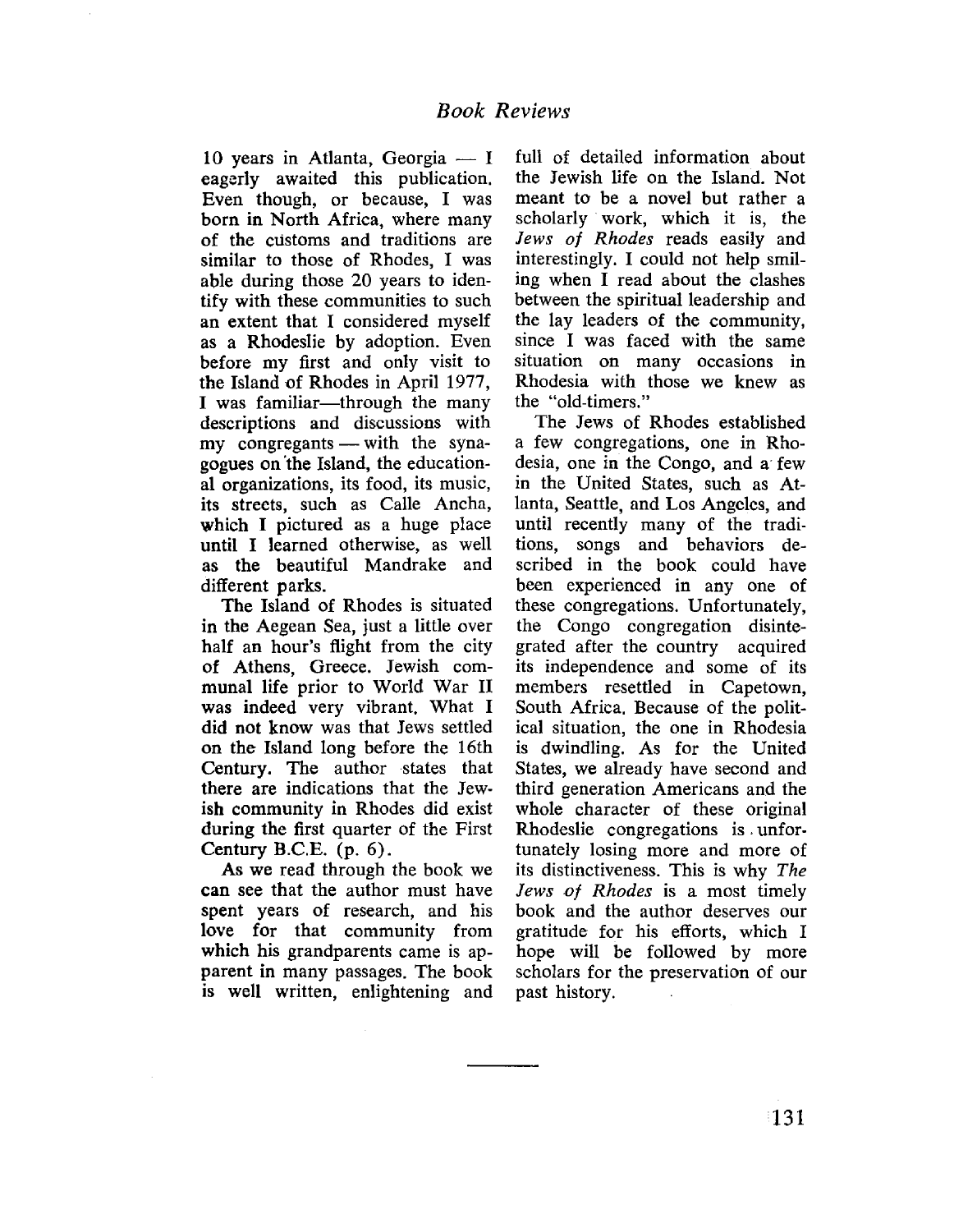## The Days of My Years, by SAMUEL ROSENBLATT (Ktav, 1976).

#### Reviewed by Joseph A. Feld

The Days of My Years is the story of what it takes to be a firstrate communal rav in America in the 20th century, at a time when competition from the Conservatives could be stiff, and the demands superhuman. Samuel Rosenblatt came to New York from Hamburg at an early age, leaving behind the order and dignity of a country where Orthodox Jews prided themselves on their organized communities-kehillot. Rosenblatt attended New York City schools, City College, Jewish Theological Seminary and Columbia graduate school. He was sidetracked for a year in Jerusalem as a Hazard Fellow at the American Academy  $-$  just long enough to also acquire semikhah from Rav Kook. Thereafter, he opt for the most difficult of lifestyles for a Jewish boy—the rabbinate. After serving one year in Trenton, he proved that a Conservative kehilah could be convinced to return to traditional Judaism. In 1927 he accepted the pulpit of the recently-founded Beth Tfiloh kehilah in Forest Park, the garden suburb of Baltimore, then known as the "Jerusalem of America." For the next half-century Rosenblatt demonstrated what a creative and sensitive Torah scholar could do to build a broader and wider kehillah, revealing the power of Torah. to transform the problems of the present into the enhanced traditions of the future.

When Rosenblatt saw that girls in Beth Tfiloh were not attending Hebrew school and that some attended confirmation programs of the non-Orthodox synagogues and schools, he adapted the bat mitsvah program to suit the needs of an Orthodox community. He himself taught the bat mitsvah classes for over a generation. The success of the program was confirmed when shortly after the program was initiated nearly ninety girls a year being presented as b'not mitsvah. By 1941 Rosenblatt's long-time dream reached fruition  $-$  a fullscale day school modeled on the Talmud Torah Realschule of Hamburg. This school was to be a genuine Torah im derekh erets institution, combining a broad, modern approach to Torah with sound principles of secular education.

Beth Tfiloh grew to such size that attendance at Sabbath worship numbered in the hundreds and festival worship in the thousands (between three and four). As was customary with such a large gathering decorum became a problem. He therefore inquired from the generations of leading Torah scholars concerning microphones. When permission was given Beth Tfiloh acquired a system of microphones. Occasional English readings and explanations were also added to help less knowledgeable congregants. To this date the sight of microphones in an Orthodox synagogue surprises out-of-town visitors. To retain its pivotal role in Jewish communal affairs in an age of growing secularization, a community center was built offering a wide variety of programs catering to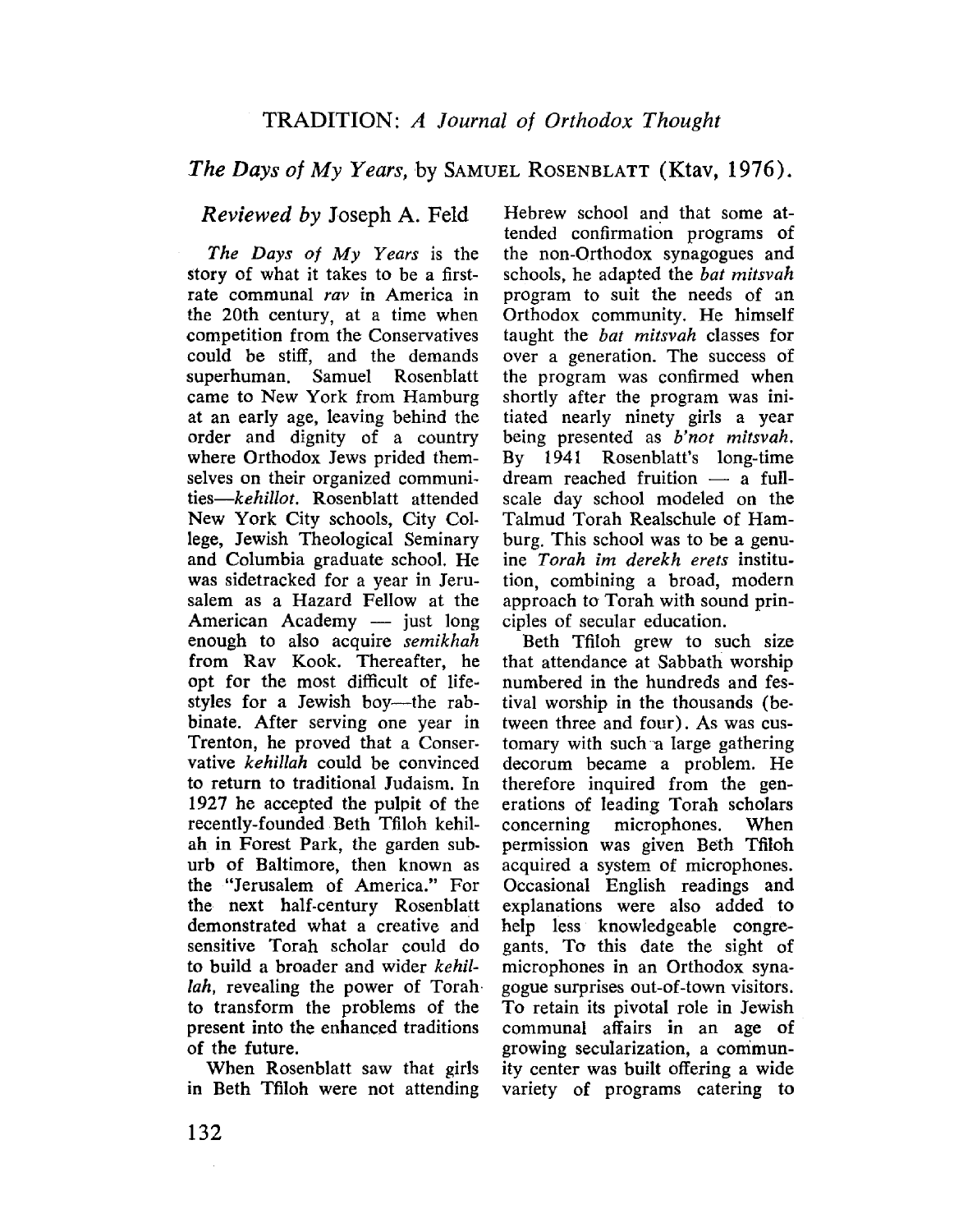1,500 children, aside from massive adult programs, such as the month. ly lecture forums which featured such speakers as Mrs. Franklin Roosevelt, Senator Hubert Humphrey, Dr. Stephen Wise, Professor Wiliam Foxwell Albright, Ludwig Lewisohn, and Cantor Moshe Kussevitzky, among others.

He founded and led the Baltimore Vaad Hakashrut, which placed kashrut on a stronger footing; founded and led the Baltmore Board of Rabbis, an effort to unite the Orthodox, Conservative and Reform ministries on matters of mutual concern; helped to mold Bar-Ilan Univercity; and sat on the boards of literally every Jewish communal body in Baltimore, serv. ing often as president.

When he was not presiding over the seventy-member Beth Tfiloh staff, Rosenblatt was serving as Fellow, lecturer, associate professor and finally Professor of Oriental Languages at the Johns Hopkins University, beginning in 1928. He published critical editions of Abraham Maimonides and Saadia Gaon, studies of the Mishnah and Tosefta, a biography of his illustrious Can-<br>tor-Father. Yosselle Rosenblatt. tor-Father, Yosselle Rosenblatt, and a half dozen other works on Jewish themes. These were written in addition to his weekly column for the general press.

Rabbi Rosenblatt was also very active on the international Jewish scene, too; he attended several World Zionist Congresses and led pilgrimages to *Erets Israel* (then called Palestine) beginning in the mid-1930s. He toured South America where he preached in Spanish on behalf of Torah Judaism.

The Days of My Years is an inspiring picture of what American Orthodoxy could be and what in Baltimore it has been. The younger generations of American Orthodoxy who advocate increased isolation from the non-Orthodox, will be amazed to see that it is possible for a genuine Torah scholar to provide broad and sensitive leadership, encompassing the entire Jewish community. We must be thankful to him' for recording this golden age of Baltimore Orthodoxy.

From the Pages of My Communal Diary  $-$  History of the Department on Religious Affairs 1952-1977 by RABBI ISAAC N. TRAININ (Commission on Synagogue Relations, Federation of Jewish Philanthropies of New York, 1977).

## Reviewed by

## Rabbi Solomon J. Sharfman

From the Pages of My Communal Diary is a volume of modest pretentions that turns out to be a fascinating analysis of the subtle transformation in the thinking, goals and directions of the secular community. The book focuses in on the developments that overtake the Federation of Jewish Philan-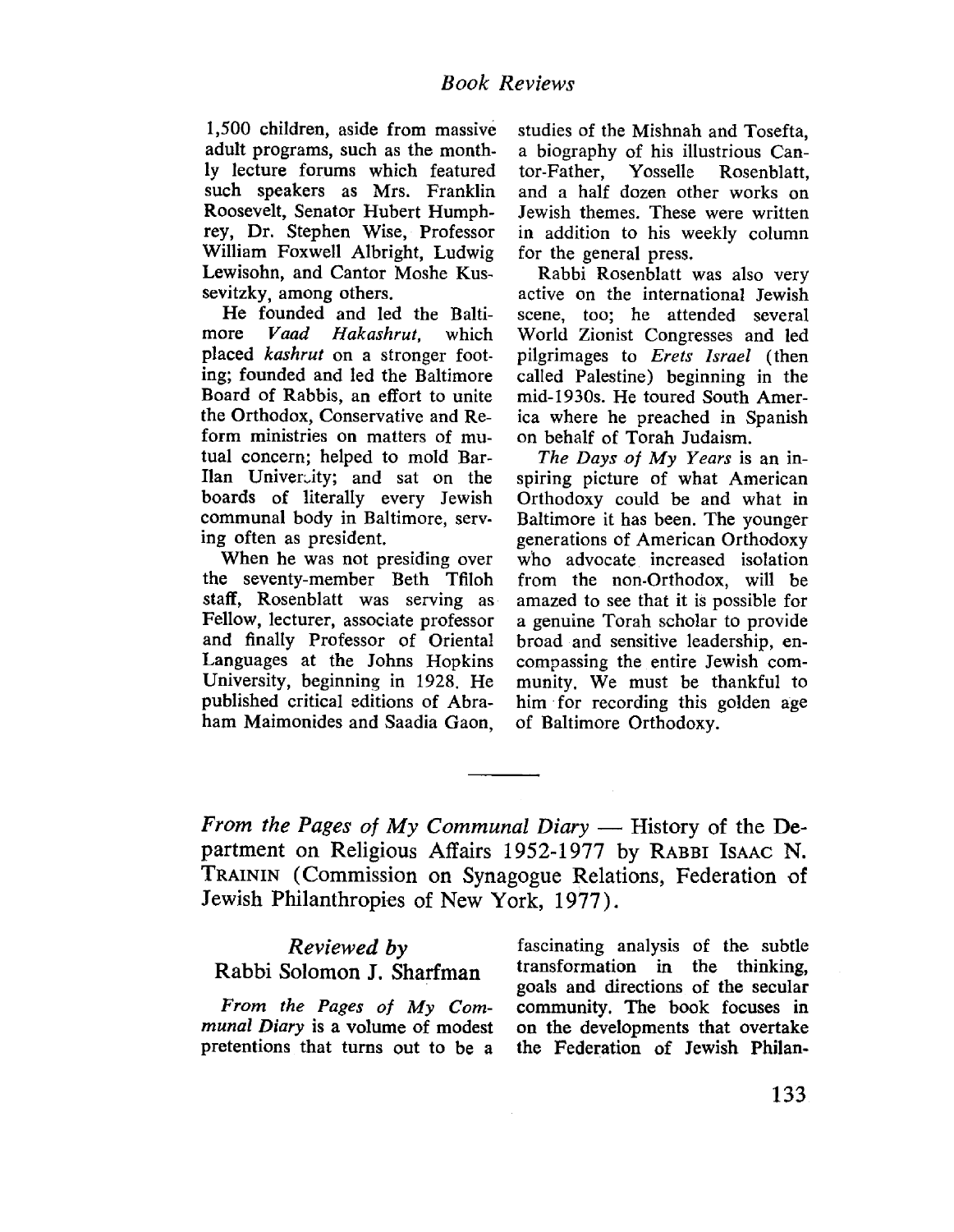thropies of New York when it establishes the Department on Religious Affairs in 1952, as a bridge to the religious community. It is a lively account that is only a refreshing and stimulating reading experience, but a vivid description of the inner machinery and the problems of modern communal institutions and the influences that affect them.

The major part of the book is the story of the Department on Religious Affairs as it comes to life in the experiences and activities of the Director, Rabbi Isaac Trainin, through the Commission on Synagogue Relations and the Committee on Religious Affairs which he organized. In addition, the book contains some of the publications and speeches of Rabbi Trainin, as well as articles by rabbis and social workers on a number of outstanding social problems. These discuss Mixed Marriages, Open and Closed Marriage, the Jewish Poor, the Aged, Alcoholism, Drugs, Jewish Education and Medical Ethics and offer valuable insights into some of modern society's greatest challenges.

Rabbi Trainin encapsulates a quarter century of endeavors to cement a relationship between Federation and the religious community by excerpts from his diaries of daily activities. He outlines the first tentative touching of hands, the growing tolerance and understanding that develops between rabbis and social workers and the emergence of cooperative undertakings between Synagogue and Federation leaders through meetings, committees, commissions, task forces, con-

ferences and seminars. What is most important is not what happens, but how it happens--- that what was a house divided, is in the process of gradual unification.

From the end of the 18th century, attempts have been made to create different forms of Jewish identification, distinct from the religious, offering positive values, ideologies and goals. These ranged from the novel Judaism of extreme assimilationists to those' of secular movements of a social and nationalist character. Having once constituted a majority, the religious sector was gradually reduced to a minority. In the past, religious leaders had known and successfully coped with problems and challenges no less baffing than those posed by the Age of Enlightenment. In his despair, the prophet Jeremiah spoke of withdrawing from his surround. ings into the desert. But Jeremiah and other prophets and leaders remained within the community, refusing to retreat into an isolated corner. Their role was an active role from within that preserved the unity of Jewry.

In the modern era, the religious community drew inward for selfprotection, adopted a policy of isolation and permitted a wall of separation to arise between itself and non-religious Jews. This led to a wide gap between the different sectors of the community, with disastrous results for both. A divided Jewry was overwhelmed by the Holocaust. A divided Jewry faces a spiritual loss of vast numbers of Jews. The status and influence of religious Jewry was undermined, the secular sector gained preemin-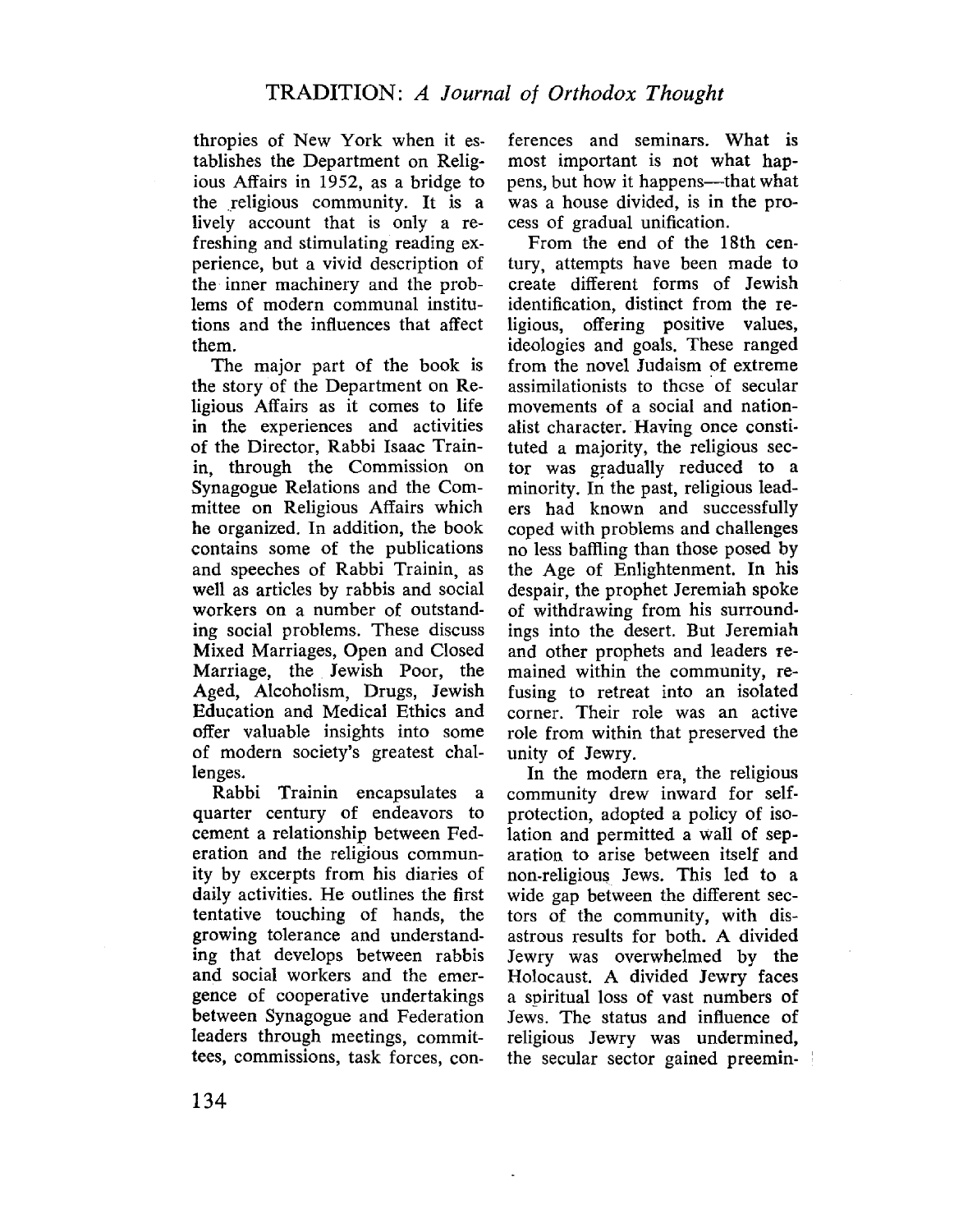ence, took control of the major social and communal institutions and determined Jewish policy according to its lights. Separation from religious roots produced a dynamics of its own, and heightened the process of assimilation, through intermarriage and a negation of Jewish identity.

Conditions were ripe for a reconciliation between the two sectors when the Department of Religious Affairs was established; but it took the capacity of Rabbi Isaac Trainin for hard work, infinite patience and a briliant genius as conciliator and administrator to initiate and accelerate the process in New York City. From the Pages of My Communal Diary describes the process and results in New York; but it is a manual for the reunification of Jewry as a whole.

The pervasive emphasis in Federation today is on Jewish survival and a Jewish future. There is a recognition that religious needs are as important as those that are purely humanitarian. Federation: has established agencies to serve the needs of the poor and the handicapped in the religious community. Jewish education has become a prime priority in Federation thinking. A re-ordering of Federation priorities has begun.

Public dinners are kosher. Fed. eration camps are kosher. Guidelines have been set forth with rules for the Sabbath that are to govern Y's and community centers. A "Compendium on Jewish Medical Ethics" in strict accordance with Halakhah, disseminated by Federation, is in demand throughout the world. It is the official policy of

Federation that hospitals, child-care agencies and institutions for the aged' must satisfy the religious needs of their clientele.

Federation supports the Beth Din of the R.C.A., Colpa, to protect the rights of religious Jews in employment, Jacy, to maintain ties with Jewish students on the college campus, Jasa, to serve the aged, the New York Conference on Soviet Jewry, and the Community Council of Greater New York which deals with neighborhood problems and is now heavily engaged in counteracting missionary activities and promoting Holocaust studies and Jewish Heritage studies in the public schools. Federation founded the Educational Development Fund that has already disbursed milions of dollars to aid Jewish Day Schools, and is now being expanded to provide direct support for Yeshivos.

As Sanford Solender, the Executive Vice President of the Federation of Jewish Philanthropies, writes, "The pages of this volume reflect the spectrum of Rabbi Trainin's knowledge and prophetic vision of the New York Jewish community. His personal reminiscences are an invaluable primary source of data about modern Jewish experience. His articles and speeches reveal a striking capacity to recognize incipient Jewish community problems and to point to potential resolutions of them. The articles by his colleagues and associates reflect Rabbi Trainin's rare talent for uniting all of the diverse elements of this vast Jewish community in a common sacred cause. From the Pages of My Communal Diary